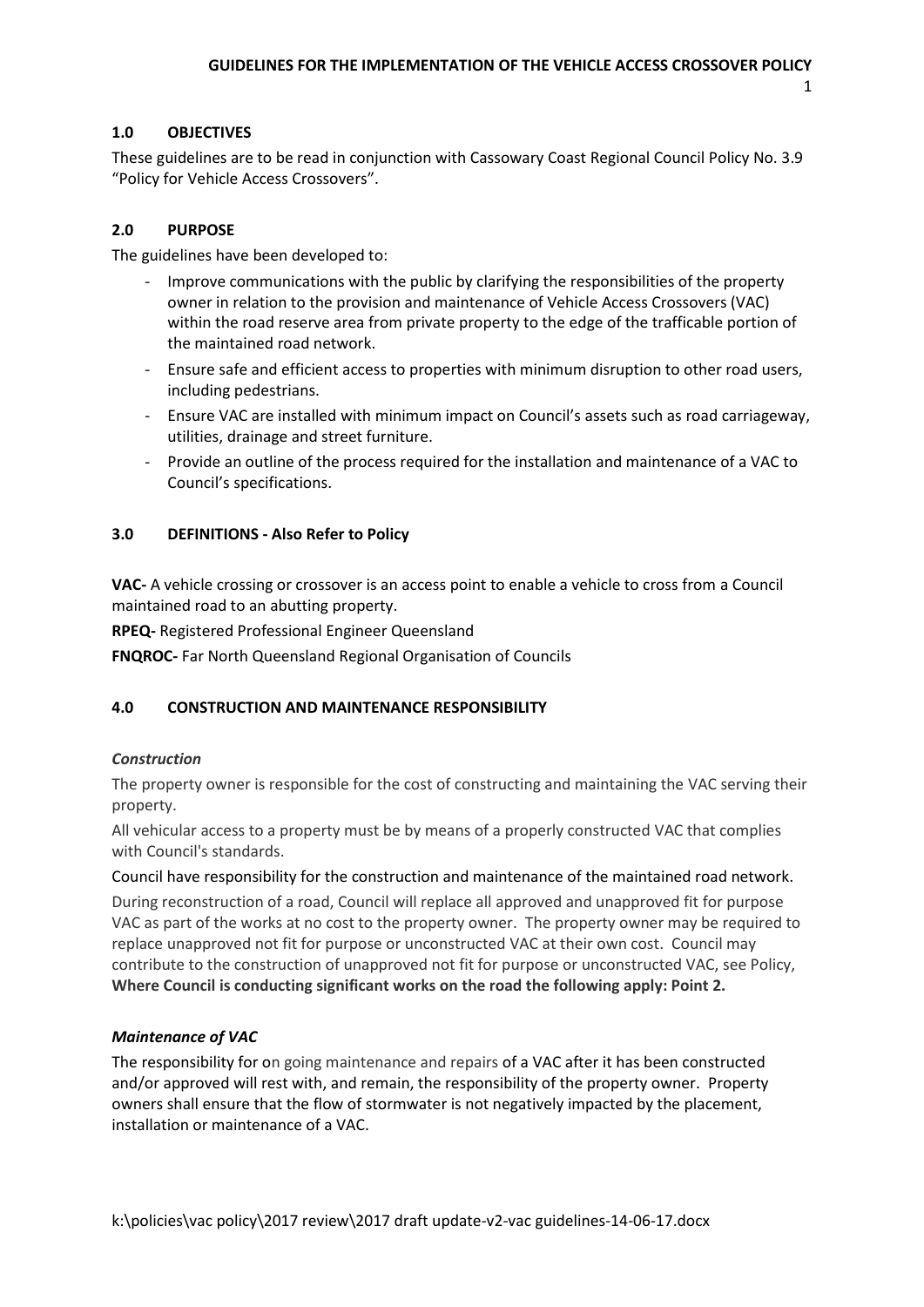# **GUIDELINES FOR THE IMPLEMENTATION OF THE VEHICLE ACCESS CROSSOVER POLICY**

2

For rural properties with a culvert or pipe under the VAC or any non standard VAC, it is the property owner's responsibility to ensure the culvert, pipe or grate is kept clear and does not cause a flooding nuisance or damage to the road or other property.

## *Existing VAC*

If an existing VAC is to be upgraded it shall be assessed and constructed in accordance with the associated policy and this guideline. The property owner shall be responsible for all costs associated with the upgrade.

A property owner should consider the suitability of their VAC for their individual circumstances. This should include; vehicle type, frequency of use and the confidence of the driver.

## *Maintenance Audits*

From time to time VACs may be audited by Council. Council may request upgrading of **Unapproved VAC**s or maintenance of **Approved VAC**s.

These activities may include, but are not limited to:-

- drainage improvements, where VACs either potentially or actually scour the road and/or drain;
- drainage improvements, where VACs cause silt deposits on adjoining road reserves;
- drainage improvements, where stormwater discharges on to a roadway and is unsafe or detrimental;
- reinstatement or renewal of kerbing, footpath and services as part of a VAC if the damage is deemed to be a safety issue to road users, pedestrians, or detrimental to Council's road infrastructure.

Property owners will be advised in writing of the results of the audit, any remedial actions that may be required and the appropriate time frames imposed. If owners do not comply with remedial action requested by Council, within the imposed time frame, Council will undertake the remedial action with all associated costs to be borne by the property owner.

# **5.0 CONSIDERATIONS WHEN APPLYING FOR THE INSTALLATION OF A VAC**

The property owner benefited by a VAC is responsible for the full cost of the construction and maintenance of the VAC including any stormwater culvert/s and headwall/s installations.

Any utility adjustments required to be undertaken to install the VAC are to be paid for by the property owner.

As a general principle Councils objective is to minimise loss of on street parking and the approved location of a VAC will reflect this requirement.

### **Urban Driveways where Kerb and Channel Exists**

(1) The number and size of a VAC to any lot shall not exceed the following:-

(i) Where the frontage of the Lot is ten (10) metres or less, one VAC only having a maximum width of 4.0 metres.

(ii) Where the frontage of the Lot exceeds ten (10) metres but is less than twenty (20) metres, one VAC each having a maximum width of 8.0 metres or two (2) VAC each having a maximum width of 4.0 metres.

(iii) Where the width of the Lot exceeds twenty (20) metres in the urban areas, one additional VAC having a maximum width of 8.0 metres in respect of each twenty (20) metres of frontage in excess of the first twenty (20) metres.

(iv) Where a Lot has more than one frontage, each frontage may be treated as a separate frontage.

k:\policies\vac policy\2017 review\2017 draft update-v2-vac guidelines-14-06-17.docx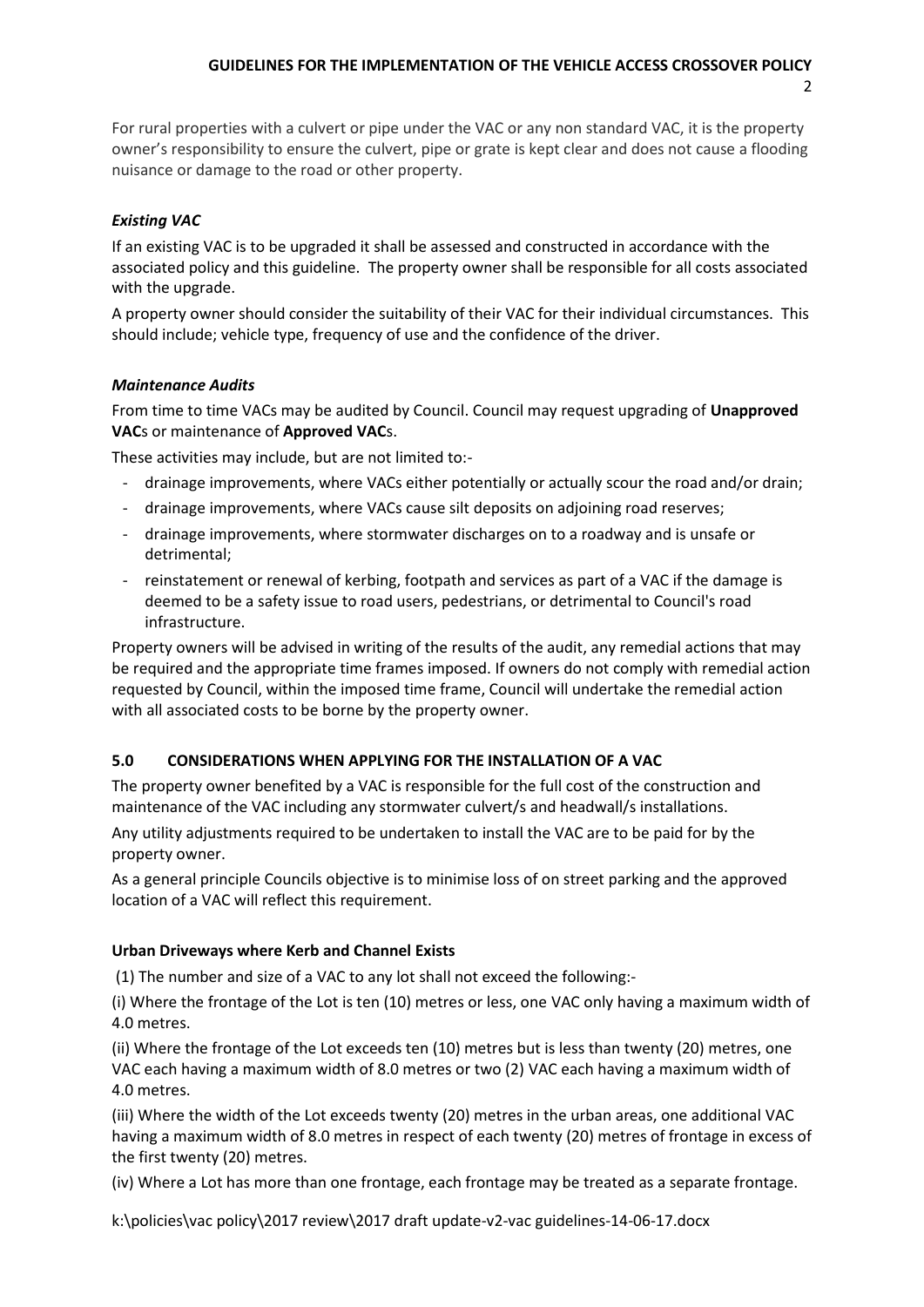3

(2) Multiple VAC shall be separated by a clear space of not less than six (6) metres, measured at the face of the kerb.

(3) Wherever practicable, the siting of VAC in relation to other VAC to the Lot, or to neighbouring Lots, shall be such as to preserve the maximum amount of kerbside parking space.

(4) Where the site is a corner Lot, no VAC shall be situated closer than six (6) metres from the corner, or in the case of a channelised intersection, such greater distance as may be determined by the Director Infrastructure Services or a representative. Distances may also be determined as beyond the influence of normal queue lengths for the intersection.

(5) No VAC shall be approved unless there exists a clear space of not less than six (6) metres within the property boundary on which a vehicle may park.

Where the maintained road network finishes short of a property, an extended VAC may be constructed in the road reserve by the property owner in order to provide access to that property (subject to approval by an Authorised Officer). All costs associated with the extension of the VAC shall be borne by the property owner benefited by the VAC.

In steep locations where grades restrict the positioning of the VAC from commencing in the road at the property frontage the following may apply:

- A VAC may start from the formed road at the frontage of an adjoining or neighbouring property, as determined by an Authorised Officer.
- A VAC constructed in the road reserve may be further extended in the road reserve to provide access for other properties not already serviced by a VAC, as determined by an Authorised Officer. In such instances the maintenance and repair of jointly accessed VACs become the responsibility of property owners sharing the VAC.

# **6. UNAPPROVED VAC**

If an **unapproved VAC** has been assessed as adversely affecting use of the road by the public or Council officers, Council may, at its discretion, direct a property owner to remove, repair or modify the VAC. Costs shall be borne by the respective property owner, who will also be responsible for compensation to be paid for any damages that may result from the installation of the VAC.

# **7. NON-STANDARD VAC**

A proposed VAC that is assessed generally as non-standard due to site constraints may require submission of plans of survey, cross section, longitudinal section and other requirements, to enable Council to verify grades, cross falls, access widths, structural details, drainage requirements or other issues in order to properly review the proposal.

Non-standard VAC in streets with a high pavement crown (e.g. steeper than 1 in 30) and/or with high property level at street boundary (e.g. over 200mm higher than the road channel invert for a VAC 3.5 metres long from kerb to fence line) are prone to vehicles scraping as they drive over the VAC. If the street is classified as a local access street, applicants may need to apply for an alternative VAC which bridges over the channel invert, removing the problem with level changes. Where a constructed footpath exists, the Bridged Vehicle Access Crossover shall have a grate to reduce the chance of pedestrian trip hazard. Alternative VACs of this type are not permitted on arterial or collector roads.

Plans and certification from a suitably Registered Professional Engineer Queensland (RPEQ) may be required as part of any application for a VAC of this type. This requirement is to ensure that all drainage, pedestrian, utility and road safety factors are duly considered. An alternative design, location or approach may be recommended to the client as a better and more standard design solution.